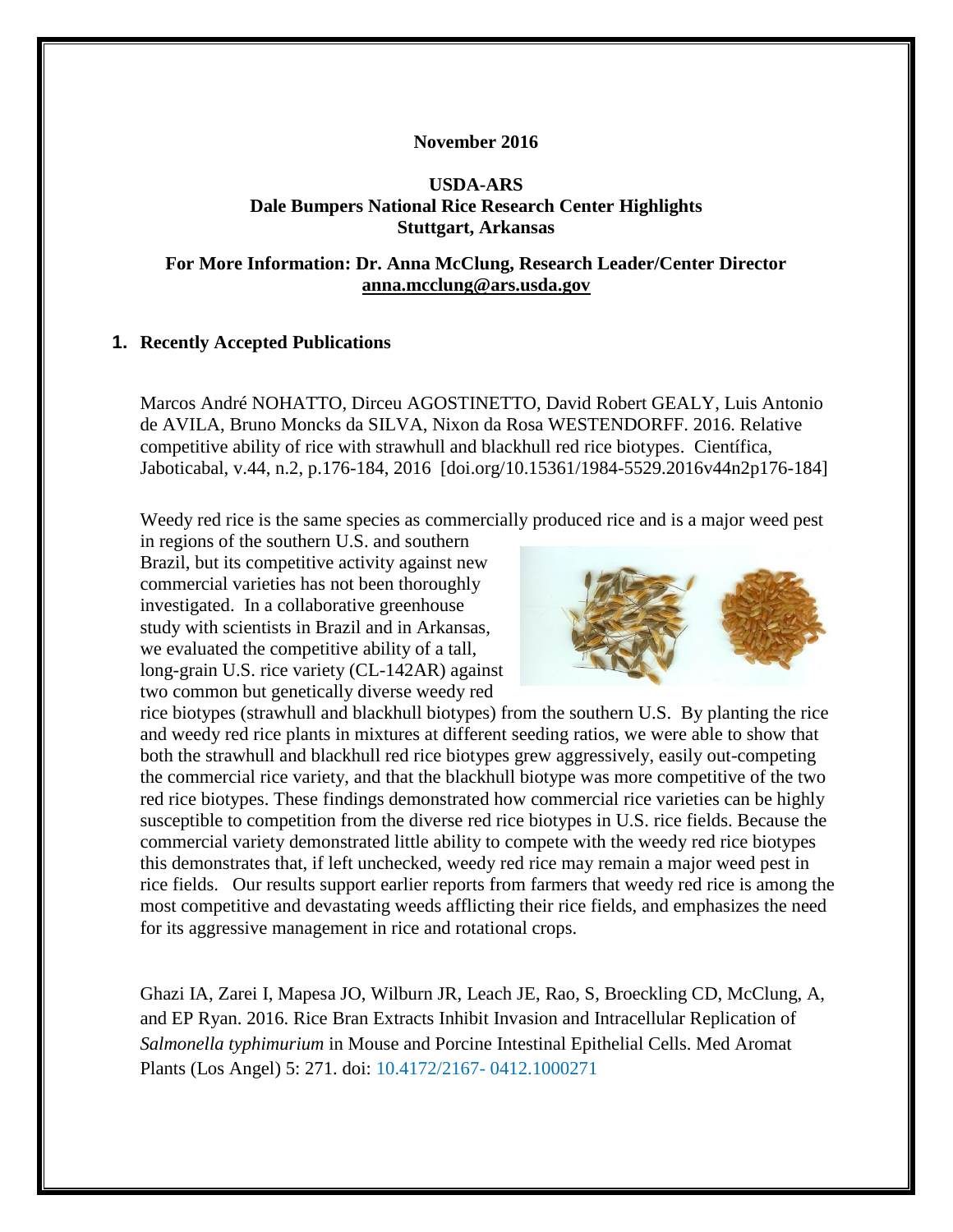*Salmonella* infections cause human illnesses that result in more than 200,000 deaths globally each year. Adding rice bran to diets has been shown to inhibit *Salmonella* infection in animals. The aim of this study was to determine if bran extracts from two distinct rice varieties, Lijiangxintuanheigu (LTH, having red bran) and Sanhuangzhan-2 (SHZ-2, having brown bran), differed in their ability to inhibit *Salmonella* cell invasion and proliferation. Rice bran extracts were tested *in vitro* using mouse small intestine epithelial cells and intestinal porcine epithelial cells. The tissue cells were grown on media containing different amounts of rice bran extracts from the two rice varieties. Bran from the LTH variety resulted in reduced entry and intracellular replication of *Salmonella* in both the mouse and porcine tissue cells when compared with SHZ-2. Analysis showed that most of the differences in LTH and SHZ-2 bran composition were due to secondary metabolites, lipids, and dipeptides. These findings demonstrate the potential of rice bran as a dietary alternative for prevention of *Salmonella* infection and that varieties differ in metabolic compounds that may be related to this health beneficial effect.

Xing, J., Jin, Y., Peng, Z., Shi, Y., He, Q., Shu, F., Zhang, W., Zhang, Z., and Deng, H. 2016. Characterization of molecular identity and pathogenicity of rice blast fungus in Hunan province of China. Plant Disease. http://dx.doi.org/10.1094/PDIS-03-16-0288-RE

Disease resistance in rice depends on genes that recognize pathogen infection and can mount a timely defense response. Rice blast disease caused by *Magnaporthe oryzae* is the most damaging rice disease worldwide. Major plant resistance (*R*) genes (*Pi* genes) recognize pathogen strains according to their corresponding avirulence (*AVR*) genes resulting in a resistance response by the plant. Unfortunately, pathogens can overcome disease resistance

genes by evolving infection signals that escape plant detection. Many hybrid rice varieties in Hunan province in China have lost resistance to *M. oryzae*. To identify new blast *R* genes that can be used to breed disease resistant varieties, genomic technologies were used to analyze 182 field blast isolates from several ecological districts of rice production areas in Hunan province and rice varieties that possess known combinations of 24 major *R* genes. A total of 28 races out of 182 were identified and were grouped into 20 different



categories. The results suggest that *Pi9, Piz5, Pikh*, and *Pikm* are the most effective blast *R* genes for use in breeding for rice production areas in Hunan province. This research demonstrates how genomic information of the crop plant and plant pathogens can be used to guide deployment of the most effective sources of plant disease resistance.

# **2. Technology Transfer**

**a. Formal Events:**

**To Non-research Stakeholders**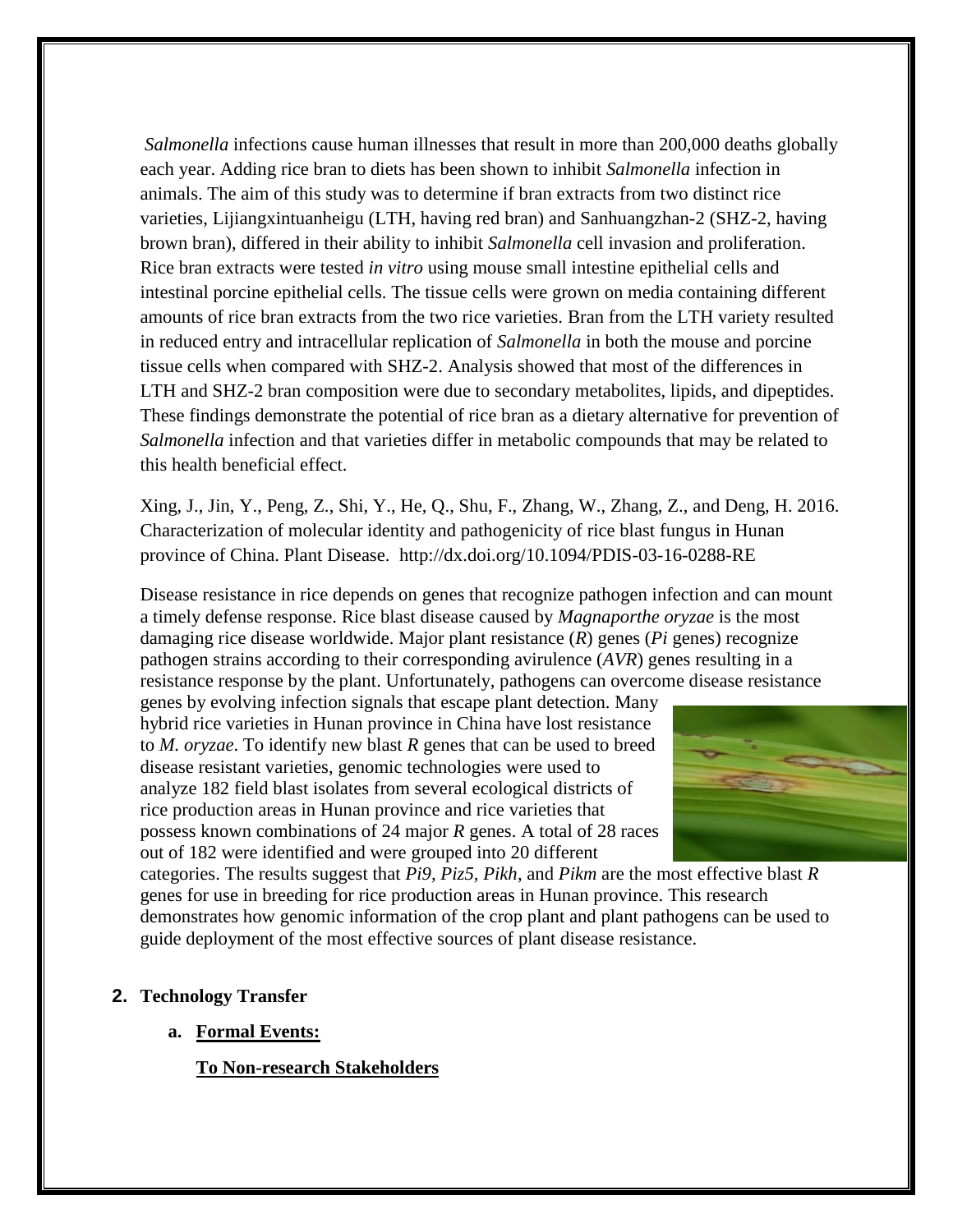On November 4, 2016 Drs. Anna McClung and Ming Chen visited with a delegation from Taiwan accompanied by Mr. Bob Cummings with the USA Rice Federation to discuss rice grain quality of US cultivars. The delegation included representatives from Taiwan Agriculture and Food Council involved in importing rice and Taiwan Rice Millers



Association interested in importing US high amylose rice cultivars that have special processing properties to make rice products. Dr. Chen arranged for several high amylose cultivars to be shipped to Taiwan from multiple state breeding programs to evaluate the potential of US rice varieties for processing properties as desired in Taiwan.

## **To Research Community**

On November 6-9, Drs. Shannon Pinson and Georgia Eizenga attended the Trisociety [Crop Science Society of America-American Society of Agronomy-Soil Science Society of America] annual meeting in Phoenix, Arizona. Dr. Pinson gave a presentation entitled "Metabolic Differences Found in Seedlings of Rice Varieties That Produce Grains Low Versus High in Arsenic Concentration". Dr. Eizenga spoke on "Exploring the Power of Rice (*O. sativa* x *O. rufipogon*) Chromosome Segment Substitution Line Libraries".

On Nov 14 -15, 2016 Drs. Yulin Jia and Anna McClung participated in the annual

project meeting for the USDA/NIFA/AFRI grant entitled "Novel Strategies for Managing Blast Diseases on Rice and Wheat" at the USDA ARS Foreign Disease-Weed Science Research Unit, Fort Detrick, MD. Dr. Jia gave updates on the research team's progress on enhancing resistance to rice blast disease. Dr. McClung served as a



member of the project's review board. This multi- institutional integrated blast project has progressed for 4 years and will be completed at the end of next year.

# **b. Informal Contacts**

On November 15, 2016 Drs. Jeremy Edwards and Georgia Eizenga hosted Dr. Matthew Blair from Tennessee State University, Ph.D. student Xingbo Wu, and Beachell-Borlaug International Scholar Naransa Limpot. The group was interested in learning about rice, DNA marker technology, bioinformatics and rice grain quality. During their visit they were given an overview of the center's research and visited with Drs. Ming Chen and Shannon Pinson, as well as staff in the Genomics Core Facility.